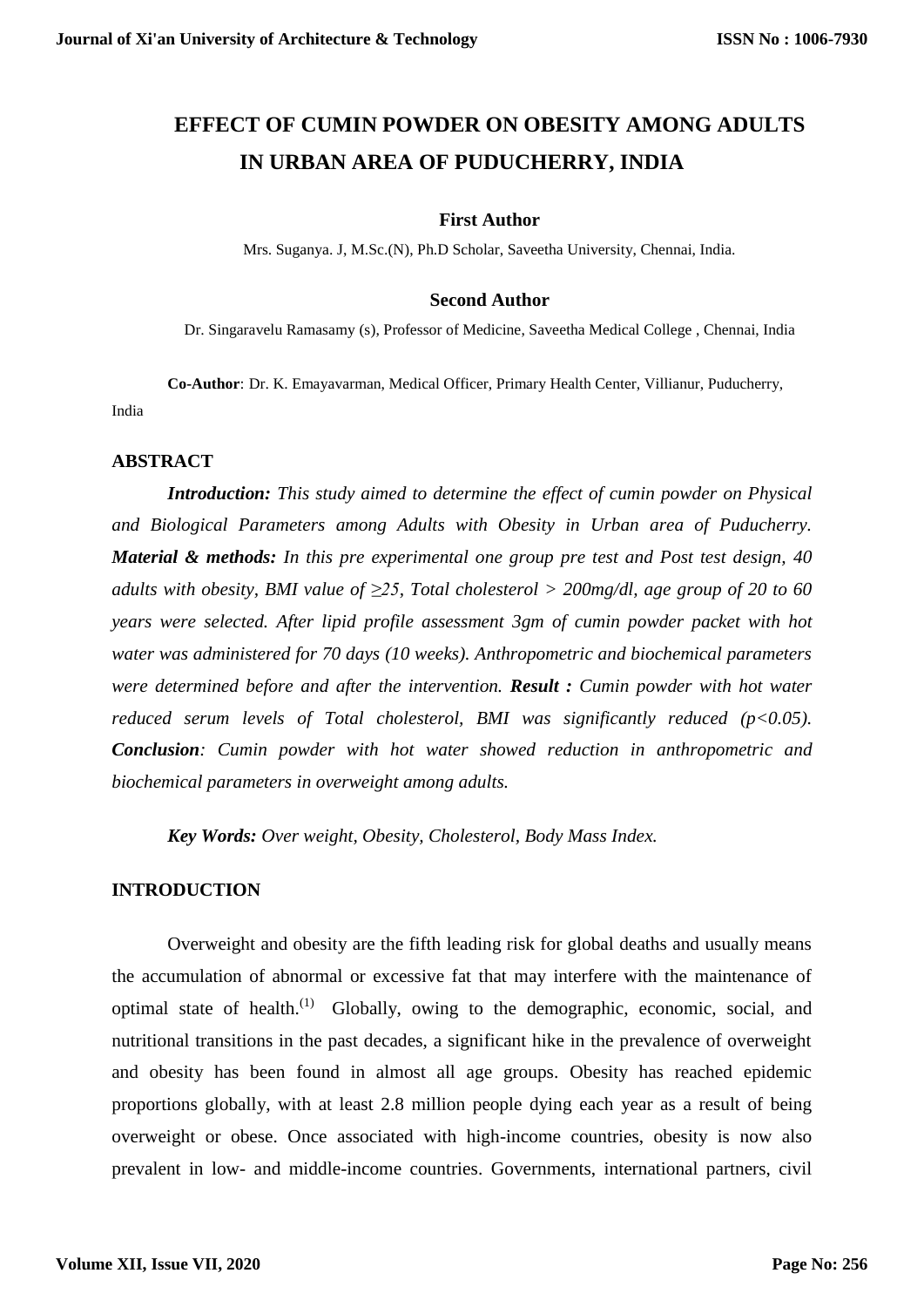society, non-governmental organizations and the private sector all have vital roles to play in contributing to obesity prevention.(2)

Despite being a commonly encountered medical problem, obesity poses challenges in treatment. Many Indian physicians find themselves to be lacking time and expertise to prepare an appropriate obesity management plan and patients experience continuous weight gain over time despite being under regular medical supervision. There is an immediate need to address the burden of obesity, the greatest risk factor contributing to non-communicable diseases.(4)

Obesity is a medical condition which occurs due to accumulation of excess body fat to an extent that results negative effect in health. Obese are generally known when the body mass index (BMI) of a person is above 25. According to World health organization obesity and corpulent are defined as a risk of body health due to over or abnormal accumulation of fat in a human body.

The present study was conducted to determine the Effect of Cumin Powder among Adults with Obesity in urban area of Puducherry. Studies have highlighted the role of variable parameters like physical activity, diet, smoking, BMI, Body Fat, Visceral Fat and Total Cholestrol in the process of development of obesity.

#### **MATERIALS AND METHODS**

In this study, pre experimental one group pre test and Post test design is used to find the effectiveness of cumin powder on obesity among adults.

| <b>Pre Test</b>                | <b>Intervention</b>         | <b>Post Test</b>              |  |  |
|--------------------------------|-----------------------------|-------------------------------|--|--|
|                                |                             |                               |  |  |
| Blood samples for lipid        | Participants were consumed  | After 10 weeks Blood          |  |  |
| profile was drawn from the     | 3gm of cumin powder         | samples for lipid profile was |  |  |
| selected study participants in | mixed with hot water in the | drawn from the selected       |  |  |
| an empty stomach at PHC        | early morning in an empty   | study participants in an      |  |  |
|                                | stomach for a period of 10  | empty stomach at PHC.         |  |  |
|                                | weeks.                      |                               |  |  |
|                                |                             |                               |  |  |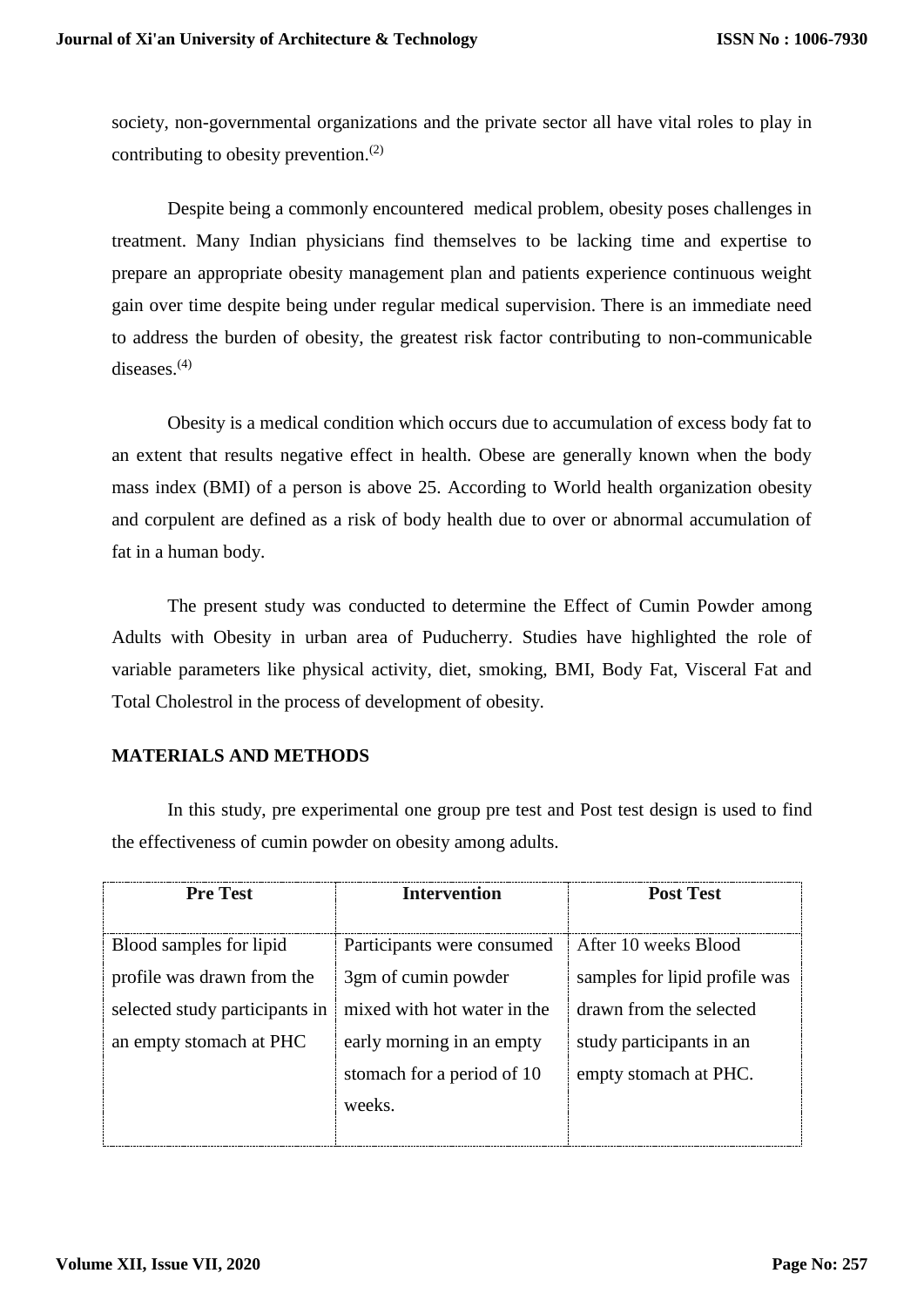Based on the survey the 40 participants randomly selected with Confident level of 90%, Margin error of 10% among total population of 93 adults with obesity, who have BMI value of  $\geq$ 24kg/m<sup>2</sup> based on ICMR classification<sup>(5)</sup>, total cholesterol above 200mg/dl and the age group between 20 to 60 years of both genders were selected after a clinical survey at muthialpet urban area of Puducherry, India. The individuals who have chronic illness includes metabolic disorders, hormonal imbalances and cardio vascular disorders, learning difficulties and who cannot read and write English and Tamil were excluded from the study. Ethical clearance was obtained from Institutional Review Board, College of Nursing, Pondicherry Institute of Medical Sciences, Puducherry permission was obtained from Directorate of Health and Family Welfare services, Puducherry.

Tool consists of two parts, part I, Part II and Part III

**Part-I : Consist of Personal Identification Data**: include Participant ID, address and form number. Demographic data include Age, Gender, Educational status, Occupation, Family Monthly income, Religious, Marital Status, type of family, Dietary pattern, Type of worker, Family history.

## **Part-II**: **Questionnaire to assess the associated risk factors of the study variables**

- 1. **Life style:** Rice Items, Wheat Items, Raagi/Milet Items, Mida items, Vegetables, Non veg, fast foods
- 2. **Physical Activity:** Walking, Slow jogging Running Exercise , Sitting, Standing
- 3. **Personal Behavior:** Smocking, Chewing, Tobacco, Alcohol
- 4. **Family History:** Obesity, Dyslipidemia Cardiovascular Disease, Diabetes, Thyroid

**Part –III : Observation schedule to assess the effectiveness of cumin powder on selected bio-physiological parameters of obesity.**

| <b>Tools</b> | <b>Physiological measures</b>                                                                                   |
|--------------|-----------------------------------------------------------------------------------------------------------------|
| monitor.     | Omron HBF 212 body composition   BMI, body fat percentage, visceral fat level<br>and skeletal muscle percentage |

# **1. Physiological Measurements**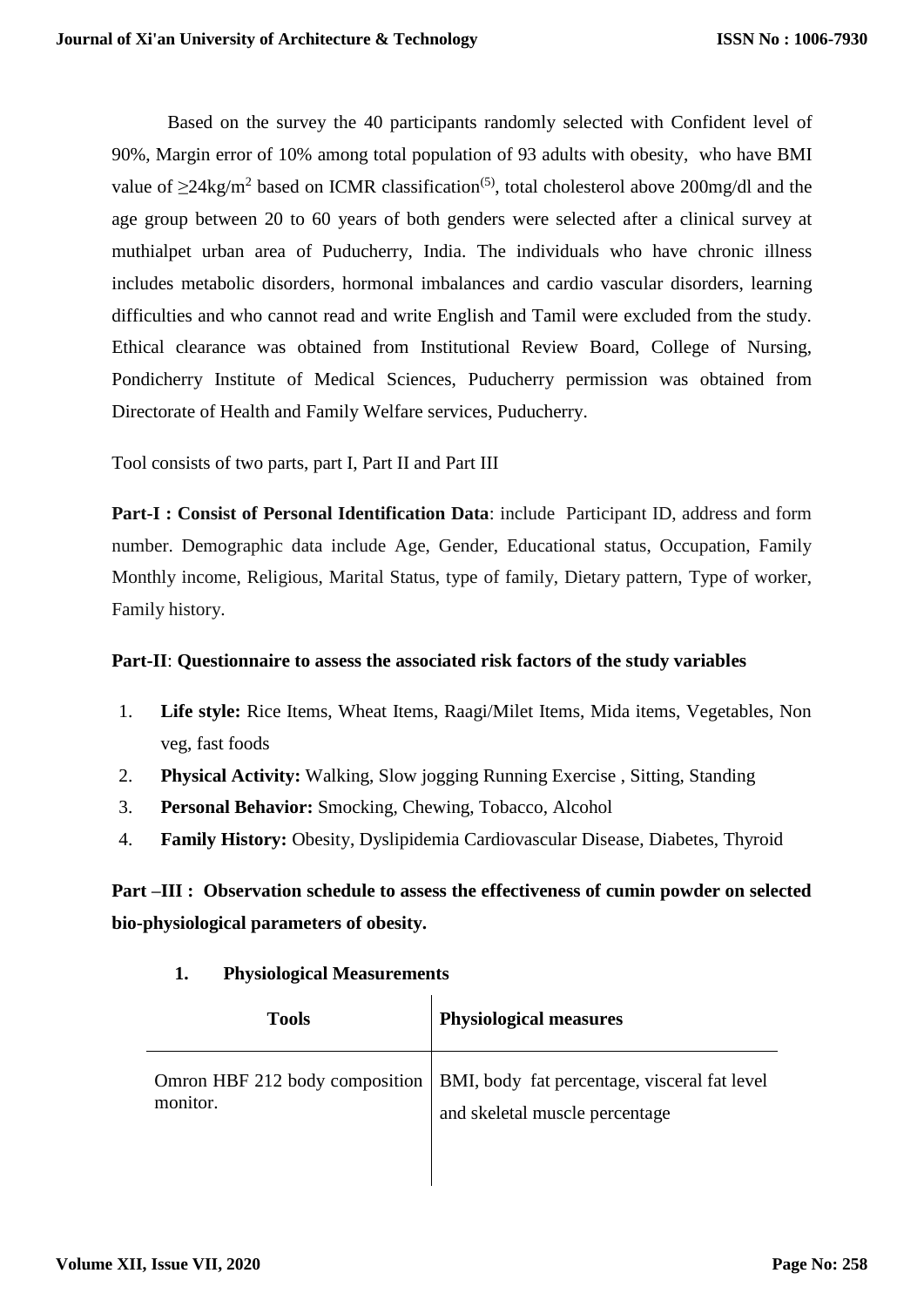## 2. **BIOLOGICAL MEASUREMENTS:**

• **Lipid profile:** Total cholesterol value in mg/dL (milligrams per deciliter) and are based on fasting measurement. (Indian Heart Association, 2019).<sup>(6)</sup>

| <b>Level</b>           | <b>Total cholesterol</b>                 |  |  |  |  |  |
|------------------------|------------------------------------------|--|--|--|--|--|
| Good                   | Less than 200 (but the lower the better) |  |  |  |  |  |
| <b>Borderline High</b> | 200 and 239 mg/dL                        |  |  |  |  |  |
| <b>High</b>            | $240 \text{ mg/dL}$ and above            |  |  |  |  |  |

Data collection was done on following phase,

**Phase I :** Formal permissions were acquired from the Directorate General Health Services, Government of Puducherry. From 27.03.19 to 31.03.19, biological measurements were assessed for 56 participants. After 12 hrs of fasting, 5 ml blood was taken from all the people to Measure, total cholesterol. Among 56 adults High risk assessments, 40 participants were selected who have BMI value of 25 and above, total cholesterol above 200mg/dL, and the age group between 20 to 60 years of both genders and without co-morbid conditions such as hypertension, Diabetes and stroke and also those who are willing to participate in this study was included in the study. Weight (kg) (no shoes, minimum clothing) was measured on a calibrated scale (with accuracy of 0.1Kg), and height (within 0.1cm) and Waist circumferences were measured using an anthropometric tape measure with accuracy of 0.1 cm.

**Phase II:** Data was collected from the period of 3.4.19 to 4.6.19 The details of the study was explained clearly in Tamil Language before enrolling the Participants into the Study. Written Consent in Tamil was obtained from the 40 study participants. 3g of Cumin Powder with hot water was given based on the previous study<sup>(7).</sup> Description of Intervention and tracking sheet procedure was explained to the study participants on the spot. Cumin Powder (3g) Packet (50 microns insect proof Polyethylene food product storage cover) was distributed to for 7 days on spot and remaining days distributed through home visit. Follow up was done through Mobile phone and Home visit.

**Phase III:** Post test was conducted on 70thday (10 weeks) (3.4.19 to 4.6.19) for the period of 4 days. In Post test 40 study participants gave blood samples for testing; all study participants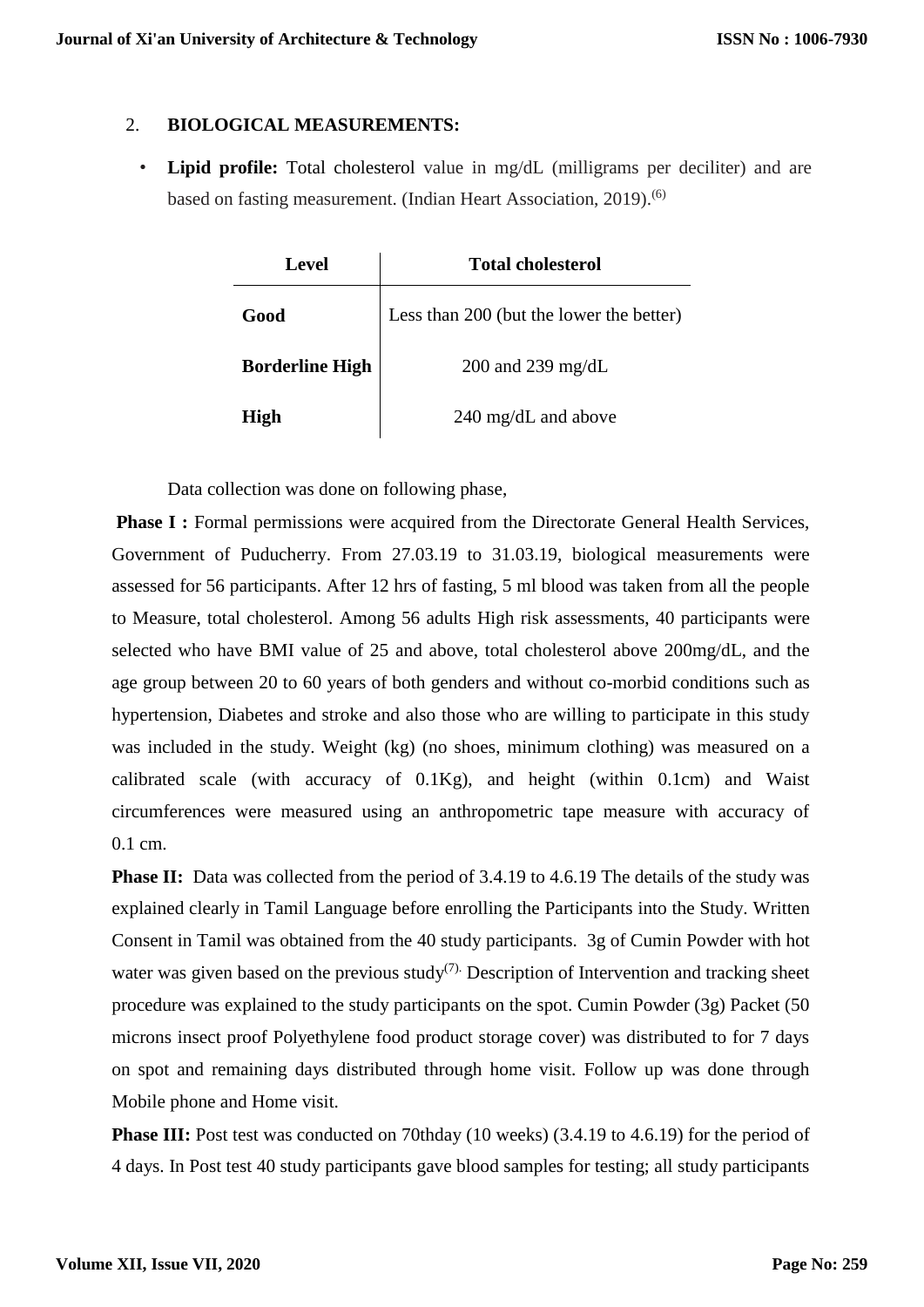were had follow up, none of them were dropped out. Pre and Post intervention biological measurements were documented. No complaints were reported by clients and they continued the treatment for 10 weeks.

#### **RESULTS**

The distribution of participants according to the demographic variables shows that, Majority of the participants were 41 - 50 years of age, married and had under graduate education. Most of the participants were living in nuclear family and non vegetarian food pattern. And all the participants were belong to Sedentary type of workers.

Figure 1 shows the distribution of participants according to the Life Style & Risk Behavior such as diet, physical activity, personal behavior and family history. Results revealed that 50% of participants in pre test were changed the life style behaviors due to that 50% of participants risk factors was become Mild from Moderate risk factor.



**Figure 1 : Distribution of participants according to the Life Style & Risk Behavior Table 1: Comparison of effect of cumin power on Physical Parameters among the adults with obesity in pre and post test**

| <b>Physical</b><br><b>Parameters</b> | $Pre-Test$  |           | <b>Post</b> – Test |           | Z - Value |          |  |
|--------------------------------------|-------------|-----------|--------------------|-----------|-----------|----------|--|
|                                      | <b>Mean</b> | <b>SD</b> | <b>Mean</b>        | <b>SD</b> |           | p-Value  |  |
| <b>BMI</b>                           | 27.150      | 2.1068    | 26.125             | 1.814     | $-3.317$  | $0.001*$ |  |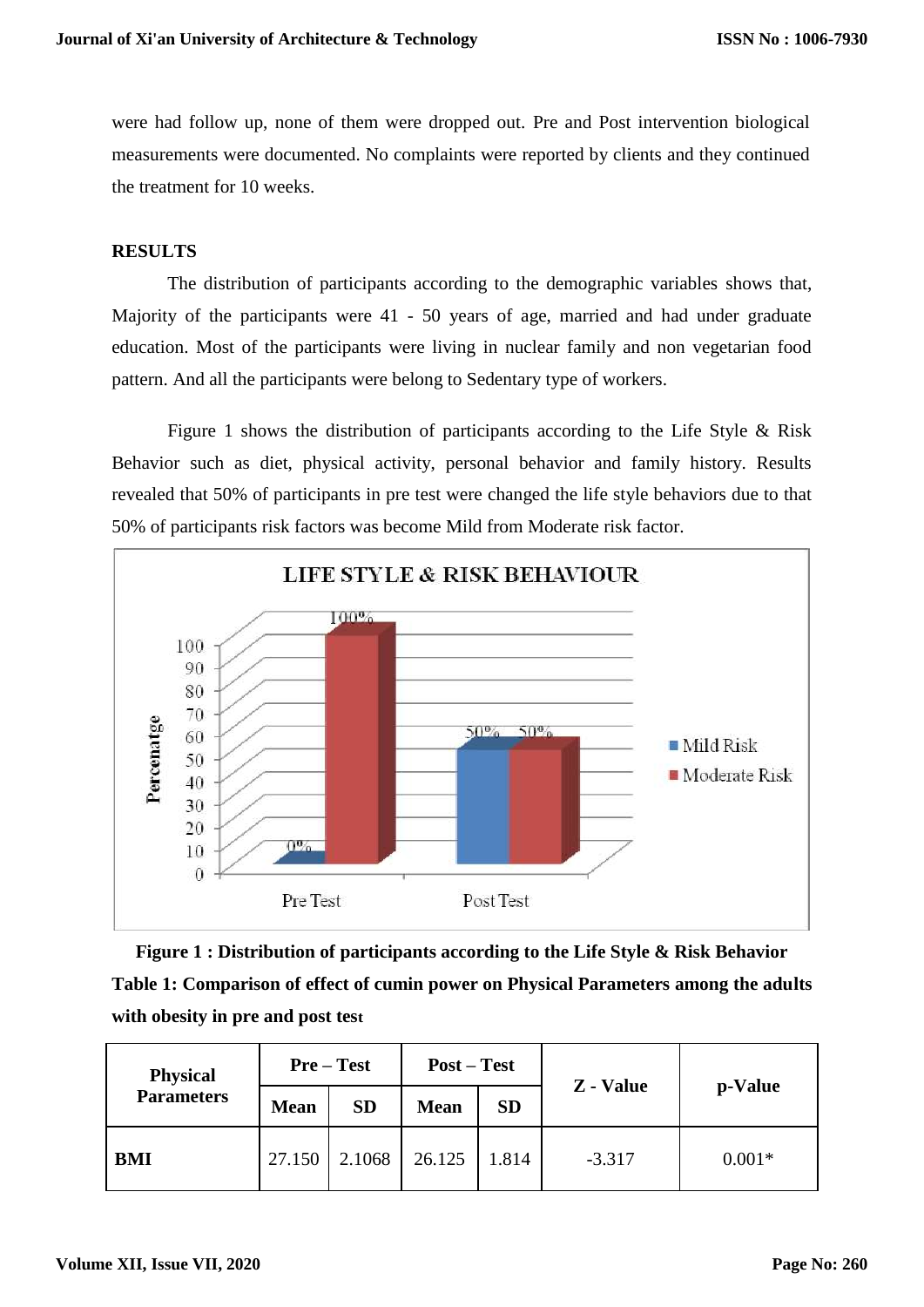| <b>Body Fat</b>     | 39.775 |       | $3.050$   37.775   3.214 | $-4.123$ | $0.000*$ |
|---------------------|--------|-------|--------------------------|----------|----------|
| <b>Visceral Fat</b> | 26.525 | 3.426 | 24.875 3.065             | $-1.897$ | 0.109    |

## **\* p<0.001 statistically High Significant**

Table 1 shows that Comparison of effect of cumin power on Physical Parameters among the adults with obesity in pre and post test. With regard to Body Mass Index, pre test mean & SD is 27.150 & 2.106 respectively, the post test mean & SD is 26.125 & 1.814 and Wilcoxon Signed Ranks Test 'z' value of 3.403 with significance of  $p < 0.001$ . With regard to Body Fat Percentage, the pre test mean & SD is 39.775 & 3.05 respectively, the post test mean & SD is 37.775 & 3.214 and Wilcoxon Signed Ranks Test 'z' value of -4.123 with significance of  $p < 0.000$ . With regard to Visceral Fat Percentage, the pre test mean & SD is 26.525 & 3.426 respectively, the post test mean & SD is 24.875 & 3.065.

**Table 2: Comparison of effect of cumin power on Biological Parameters among the adults with obesity in pre and post test**

|                                    | $Pre-Test$  |           | $Post - Test$ |           | Z-Value  |          |
|------------------------------------|-------------|-----------|---------------|-----------|----------|----------|
| <b>Lipid Levels</b>                | <b>Mean</b> | <b>SD</b> | <b>Mean</b>   | <b>SD</b> |          | p-Value  |
| <b>Total</b><br><b>Cholesterol</b> | 226.425     | 18.89     | 192.7         | 22.55     | $-4.767$ | $0.000*$ |

# **\* p<0.000 statistically High Significant**

Table 2: Comparison of effect of cumin power on Biological Parameters among the adults with obesity in pre and post test. Pre Mean cholesterol level was 226.425 mg/dl with SD of 18.89 in Post interventional Mean Lipid levels was 192.7 mg/dl with SD of 22.55.The comparison of Cholesterol level in Pre test and Post test level is highly significant at p<0.000, it shows that, the effectiveness of cumin power in decreasing the level of cholesterol among patients.

# **DISCUSSION (A) SUMMARY OF KEY FINDINGS:**

In this study, With regard to Life Style & Risk Behavior such as diet, physical activity, personal behavior and family history, the results revealed that 50% of participants in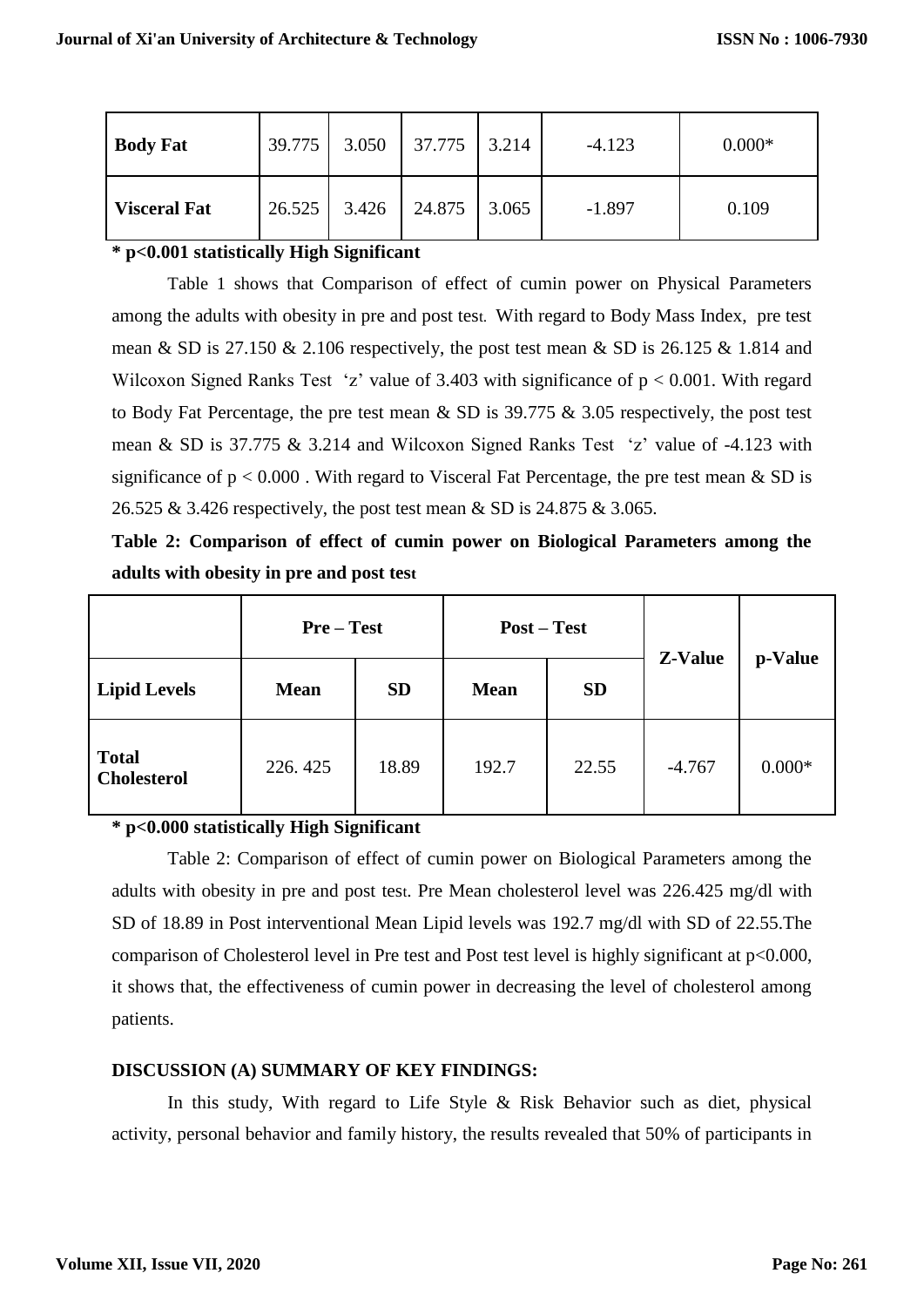pre test were changed the life style behaviors due to that 50% of participants risk factors was become Mild from Moderate risk factor.

Lifestyle choices in the  $21<sup>st</sup>$  century are frequently centered on individual and family activities of expediency, rather than sound diets and wellness, and have resulted in an obesogenic (environmental conditions that encourage excess weight gain) and chronic disease culture that is responsible for the deteriorating health in today's children and future Adults.<sup>(8)</sup>

In this present study, With regard to Comparison of effect of cumin power on Physical Parameters such as BMI, Body fat and Visceral Fat percentage among the adults with obesity in pre and post test. With regard to Body Mass Index, pre test mean & SD is 27.150 & 2.106 respectively, the post test mean & SD is 26.125 & 1.814 and Wilcoxon Signed Ranks Test 'z' value of 3.403 with significance of  $p < 0.001$ . With regard to Body Fat Percentage, the pre test mean  $\&$  SD is 39.775  $\&$  3.05 respectively, the post test mean  $\&$ SD is 37.775 & 3.214 and Wilcoxon Signed Ranks Test 'z' value of -4.123 with significance of  $p < 0.000$ . With regard to Visceral Fat Percentage, the pre test mean & SD is 26.525 & 3.426 respectively, the post test mean & SD is 24.875 & 3.065.

A similar study conducted on effect of cumin cyminum plus lime water in reducing overweight. 50 (25 experimental group and 25 control group) women's who met the inclusion criteria were selected by using non probability convenience sampling technique. After selecting the sample, the investigator explained the purpose of the study and informed consent was obtained. Demographic variables were collected pretest was done by using BMI for both experimental and control group. For experimental group, cumin cyminum plus lime water given for 3 weeks on early morning in empty stomach. The data were tabulated and analyzed by descriptive and inferential statistics. The calculated 't' value is significant at P< 0.005.The study indicates that administration of cumin cyminum plus lime water is effective in reducing overweight. The present study showed that cumin cyminum plus lime was not only beneficial but also safe and effective in the treatment of obesity.<sup>(9)</sup>

In this present study, With regard to the comparison of Total Cholesterol level in Pre test and Post test level is highly significant at p<0.000, it shows that, the effectiveness of cumin power in decreasing the level of cholesterol among patients.

Zare et al conducted a study to determine the effect of cumin powder on body composition and lipid profile in overweight and obese women. In that randomized clinical trial, 88 overweight/obese women were randomly assigned into two groups. The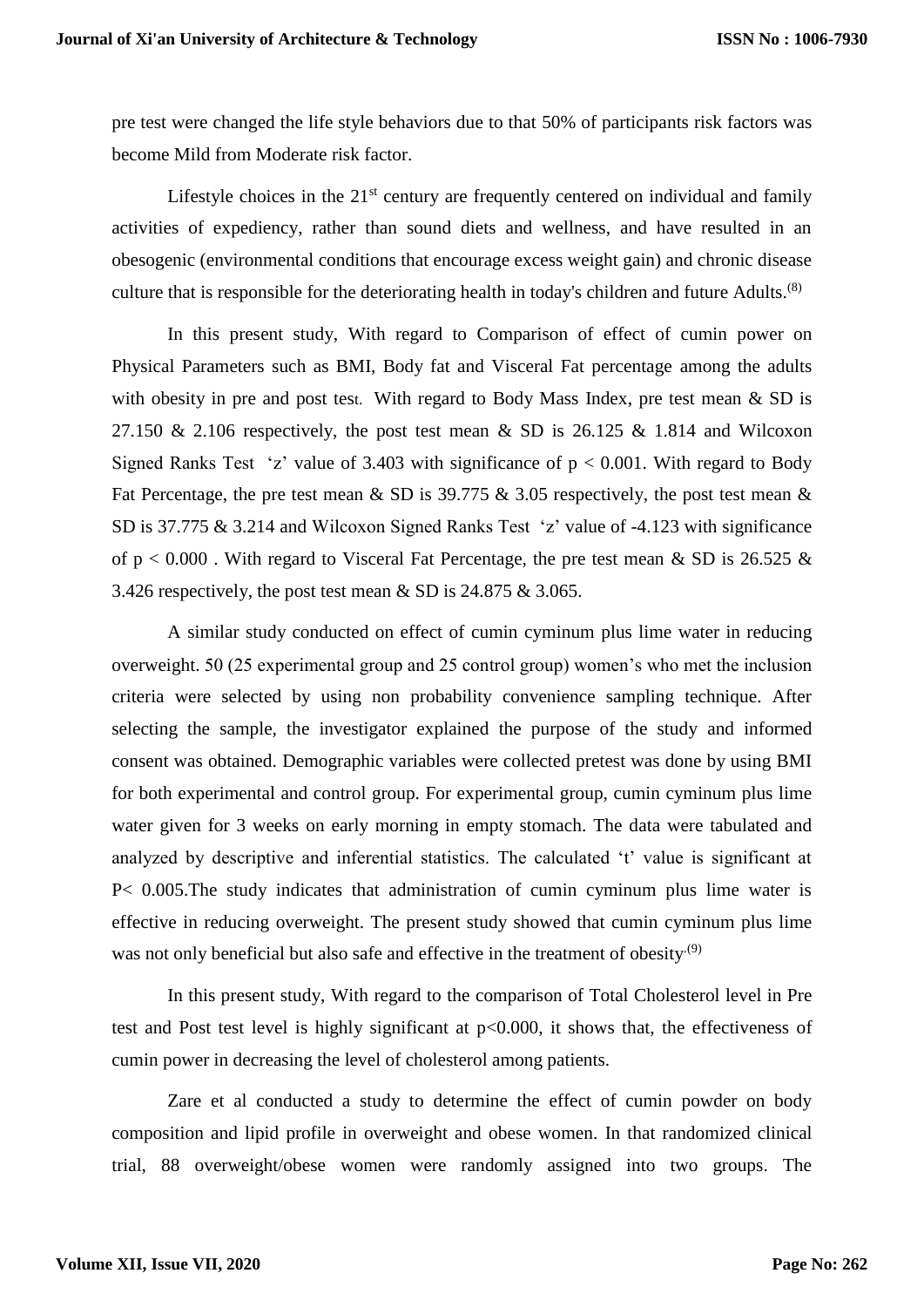experimental group was asked to have 3 g/d cumin powder with yogurt at two meals for 3 months. The same amount of yogurt minus cumin powder was prescribed for the control group. All patients received nutrition counseling for weight loss in a similar manner. Anthropometric and biochemical parameters were determined before and after the intervention. Results revealed that Cumin powder reduced serum levels of fasting cholesterol, triglyceride, and LDL and increased HDL. Weight, BMI, waist circumference, fat mass and its percentage significantly reduced. It has no effect on FBS and fat-free mass. Cumin powder in a weight reduction diet showed improvement in anthropometric and biochemical parameters in overweight/obese women.<sup>(7)</sup>

Andallu B, Ramya V investigated the anti-hyperglycemic, cholesterol-lowering and HDL-raising effects of cumin (*Cuminum cyminum*) seeds-a non toxic natural therapeutic agent, in type 2 diabetes. The therapeutic effects of cumin seeds were evaluated by comparing with antidiabetic drug in type 2 diabetes patients. A total of 20, type 2 diabetes patients were divided into control and experimental groups consisting of 10 each and treated with anti-diabetic drug and cumin seed (commonly used spice) powder (5g/day) respectively for 60 days. Results revealed that Patients with cumin seed therapy significantly improved their glycemic control as evidenced by significantly decreased levels of fasting glucose levels, showed significantly decreased levels of cholesterol (47%, pCuminum cyminum seeds exhibited anti-hyperglycemic, cholesterol lowering and HDL-raising effects in type-2 diabetes and the efficacy of cumin seeds was proved to be superior to the drug in ameliorating the abnormalities in lipid profile in diabetes patients. $(10)$ 

**(b) Strengths and Limitations of the study:** The Present study demonstrated that the Cumin powder has effect on cholesterol level among adults with obesity in urban areas, Puducherry. Ten week of intake of cumin powder with hot water results that there was significant Decreases in Total cholesterol by 33.725 mg/dl (p<0.000). Result showed that the cumin powder with hot water is effective in reducing Total cholesterol and BMI.

**Limitations :** Regarding the limitation of our study, we can point to the study group which consisted of overweight adults. So, the results could not be generalized to other groups.

(**c) Interpretation and implications:** Recent studies indicate cumin may be effective in lowering cholesterol and in weight loss. Cumin may be helpful for people trying to lose weight. [A study](https://www.karger.com/Article/Abstract/373896) involving overweight adults compared the effects of cumin with a weightloss medication and a [placebo](https://www.medicalnewstoday.com/articles/306437.php) on weight. After 8 weeks, the researchers found that the cumin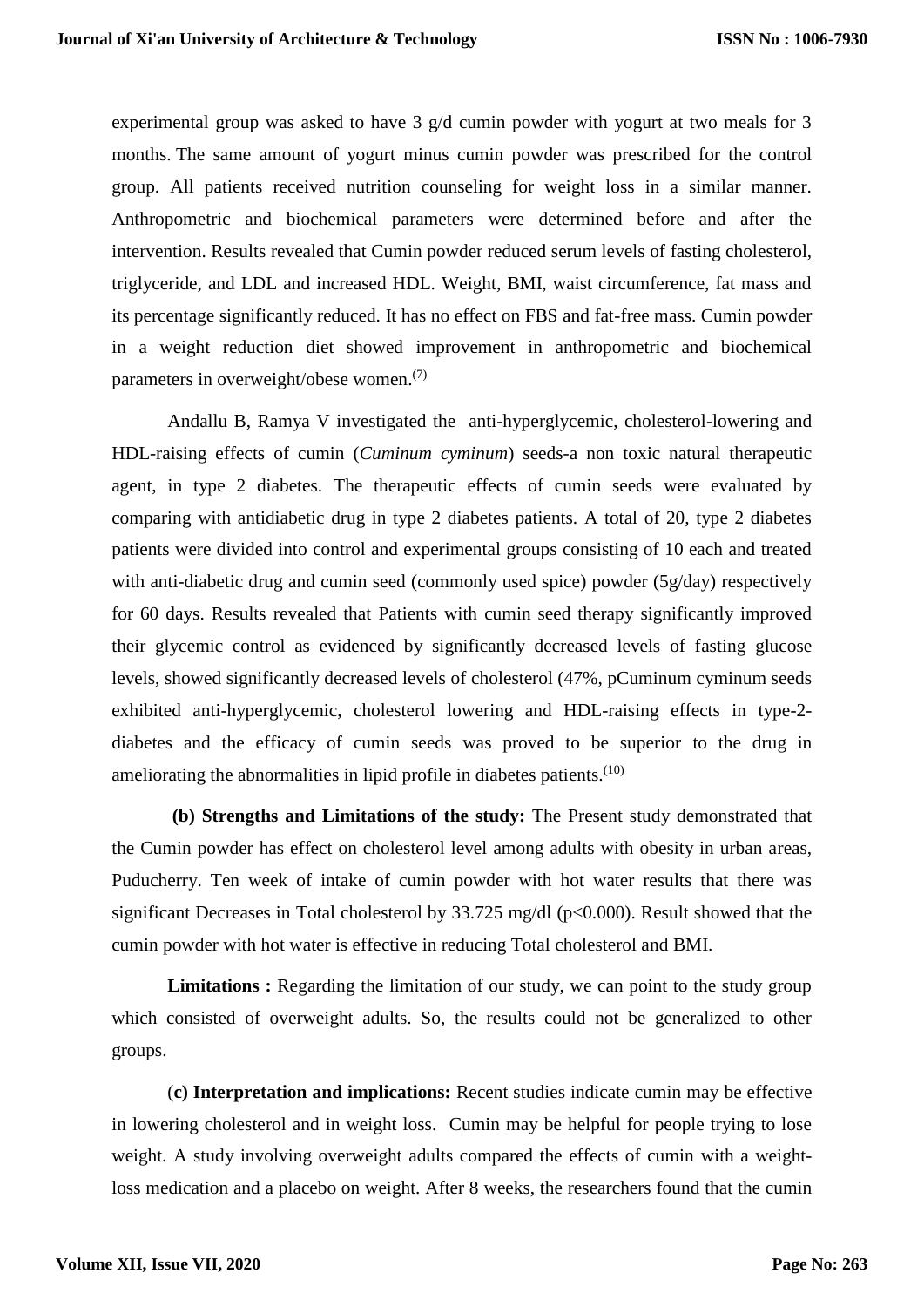and weight-loss medication groups both lost significant amounts of weight. People in the cumin group also experienced a decrease in their [insulin](https://www.medicalnewstoday.com/info/diabetes/whatisinsulin.php) levels.

[Another study](https://www.ncbi.nlm.nih.gov/pubmed/25456022) found that overweight and obese women who consumed 3 grams (g) of cumin powder in yogurt daily for 3 months had significant decreases in [body weight,](https://www.medicalnewstoday.com/info/obesity/how-much-should-i-weigh.php) waist size, and body fat.This study similar to present study, overweight and obese women also found that consuming 3 g of cumin powder per day resulted in lower total [cholestero](https://www.medicalnewstoday.com/articles/9152.php)l levels.

**(d) Controversies raised by this study:** No controversies was raised by this study.

## **(e) Future research directions:**

Investigating the effect of cumin among different group of people such as diabetic and dyslipidemic patients with various doses, measuring various lipid profiles, Parameters, effect of cumin power in Kidney function, Liver function and duration will give better results.

## **ACKNOWLEDGEMENT**

Author is thankful to Dr. Rebecca Samson, Dean, Professor, College of Nursing, Pondicherry Institute of Medical Sciences, Puducherry, India, Dr. Vijayaraghavan, Research Director, Saveetha Univeristy. Chennai, India and respected ethical committee of Saveetha University, Chennai, India and College of Nursing, PIMS, Puducherry, India and Participants for their support and cooperation.

# **REFERENCES:**

- 1. Popkin, B. M., Adair, L. S., & Ng, S. W. Global nutrition transition and the pandemic of obesity in developing countries. Nutrition reviews, (2012). 70(1), 3–21. https://doi.org/10.1111/j.1753-4887.2011.00456.
- 2. 10 facts on Obesity, World Health Organization, Obesity, (2019) https://www.who.int /features/factfiles/obesity/en/
- 3. Wilmot, E., & Idris, I. Early onset type 2 diabetes: risk factors, clinical impact and management. Therapeutic advances in chronic disease, (2014), 5(6), 234–244. https://doi.org/10.1177/2040622314548679.
- 4. Behl S, Misra A. Management of obesity in adult Asian Indians. Indian Heart Journal. 2017 Jul 1;69(4):539–44.
- 5. Aziz N, Kallur SD, Nirmalan PK. Implications of the Revised Consensus Body Mass Indices for Asian Indians on Clinical Obstetric Practice. J Clin Diagn Res. 2014 May;8(5):OC01–3.